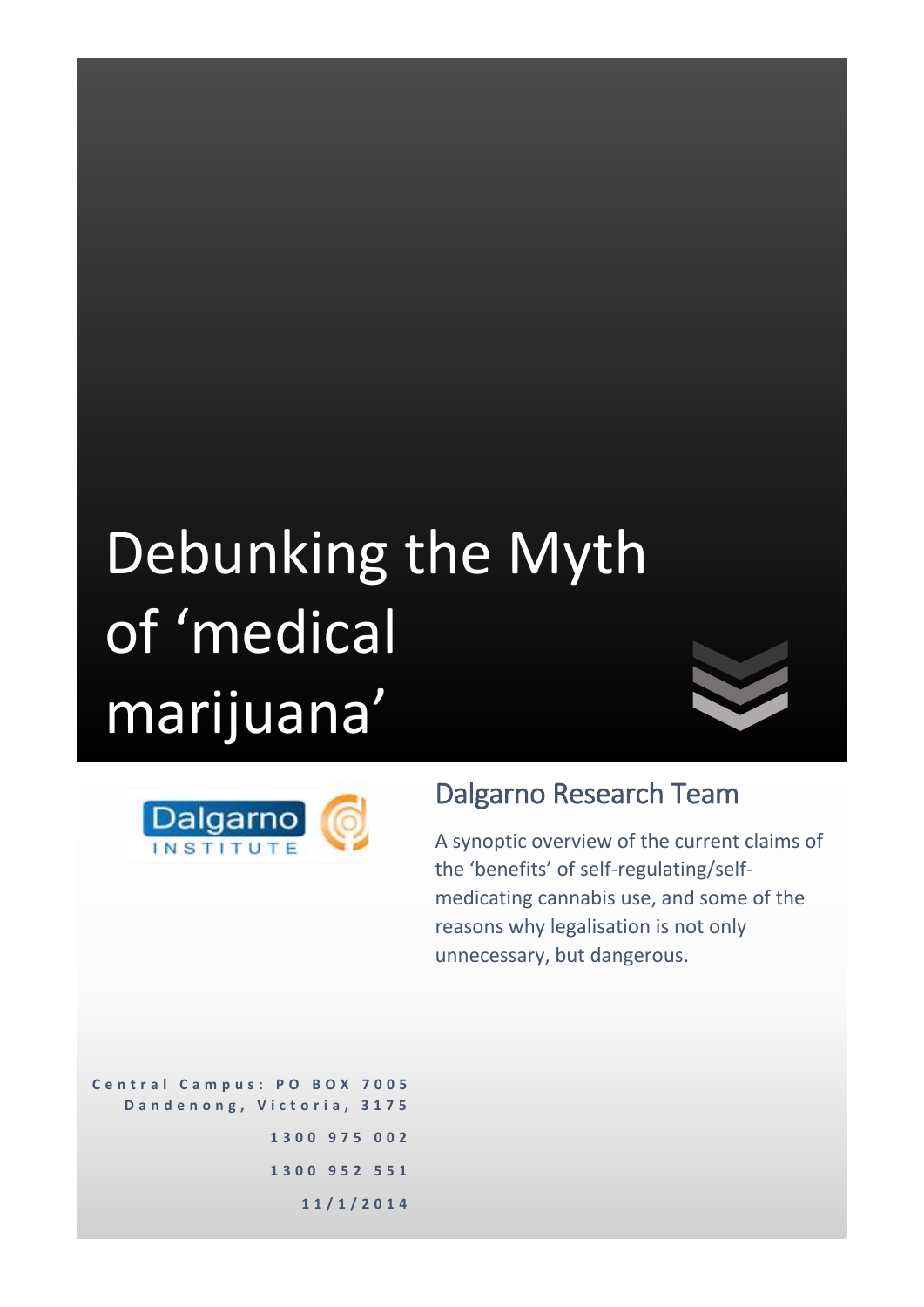## **The Myth of 'Medical' Marijuana**

The Dalgarno Institute takes a very strong position against the legalisation of untested, nonstandardised preparations of marijuana for medical purposes. The reasons are simple: medical authorities oppose this change; there are better regulated and approved alternatives available; the harms far outweigh any benefits; the proclaimed aim of advocates for legalisation is to use this as a pathway to the legalisation of recreational marijuana and other dangerous drugs.

#### **Who wants it?**

It is not Australia's medical establishment that is asking for crude cannabis to be used here as medicine. A recent paper published in the British Medical Journal shows that cannabis could be a major contributor to UK deaths and stating that cannabis smoking can be described as a major health hazard whether used as medication or recreationally.

Medical authorities claim that medical illnesses and premature death and the mental health burden means that the potential effects of cannabis cannot be ignored.

The push for smoked marijuana is orchestrated by drug legalisation lobbyists who publicly support NSW media-showcase Dan Haslan's use of smoked cannabis for chemotherapyinduced nausea. The harms of smoking as a delivery system are self-evident – no medicine is ever smoked.

According to the 2010 National Drug Strategy Household Survey, a survey of more than 24,000 Australians, 92% of Australians do not approve the recreational use of cannabis, which is precisely what Australia21's lobbyists are seeking to legalise. While 69% of Australians support 'medical marijuana' in the same study, the Dalgarno Institute believes very few of these Australians would be able to specify the handful of medical indications attributed to cannabis or that better alternatives are available.

#### **Tested and Approved Alternatives are Available**

Almost everyone who has symptoms alleviated by cannabis can get the active substance, THC, in pill form or as an oral spray. They are called Marinol and Sativex, and both are prescribed in Australia. Marinol can be imported legally under TGA Special Access. Alternatively, the whole-leaf extract of cannabis, called Sativex, was approved by the Australian TGA in 2012 for MS spasticity. Both medications are pharmaceutically standardised in terms of dosage, strength and purity, which crude cannabis products are not.

Cannabinoids are not a first-line drug for any medical condition. Other legally available drugs are better for each of the few conditions which cannabinoids have been found to alleviate.